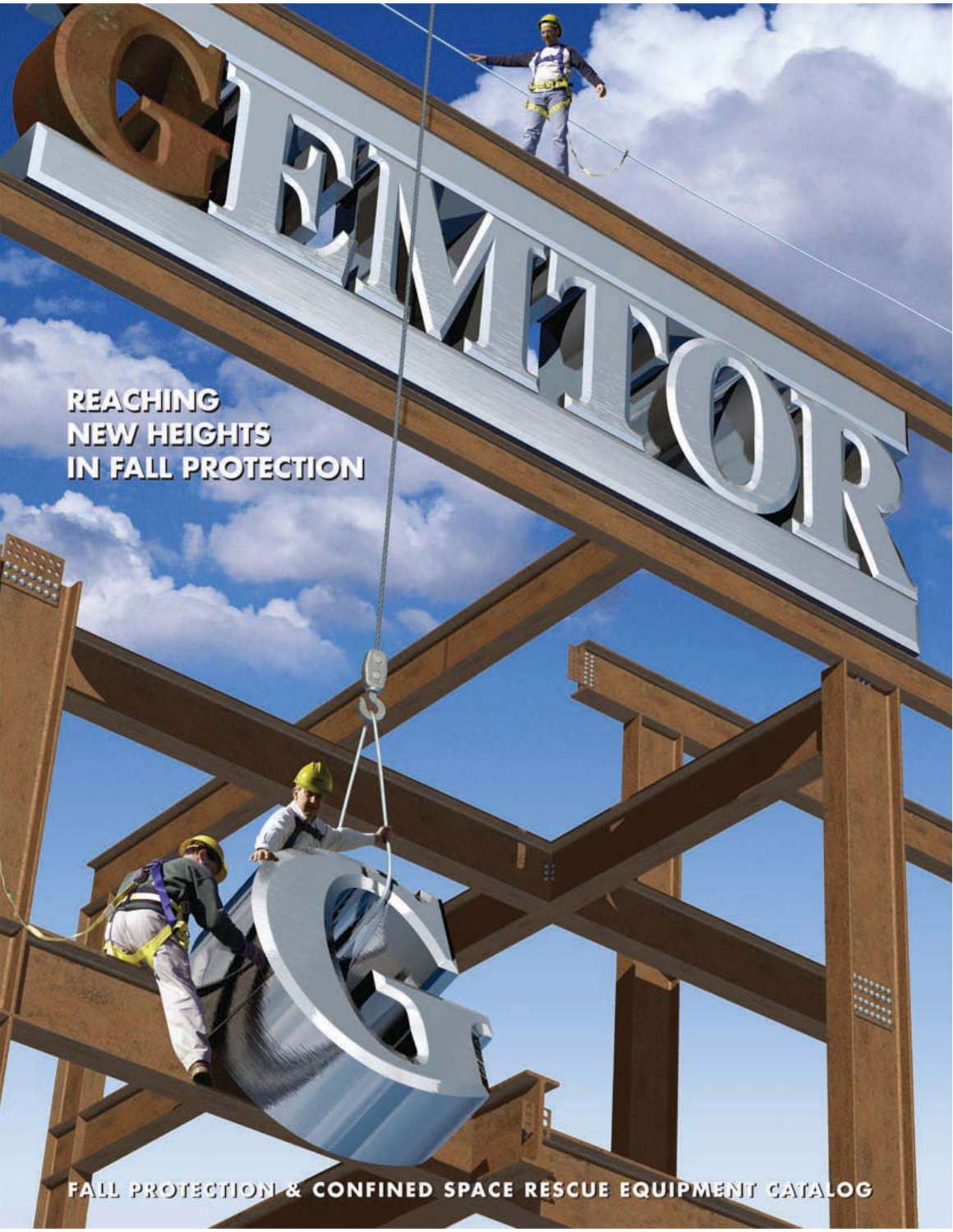



Gemtor, Inc. is an ISO 9001 registered manufacturer of fall protection, confined space retrieval and rescue equipment. All Gemtor products are designed and manufactured to be the highest quality in the industry, always meeting and usually exceeding OSHA and ANSI standards. Our reputation for quality, customer service and fast shipping has made Gemtor one of the most recognizable names in the industry. So ". . . when your life is on the line™", you'll feel secure knowing your equipment has the Gemtor name on it.

Gemtor, Inc. is American owned and operated. Our products are manufactured at our modern facility in New Jersey using state-of-the-art equipment.

Our experienced craftsmen are highly trained members of the International Brotherhood of Teamsters.

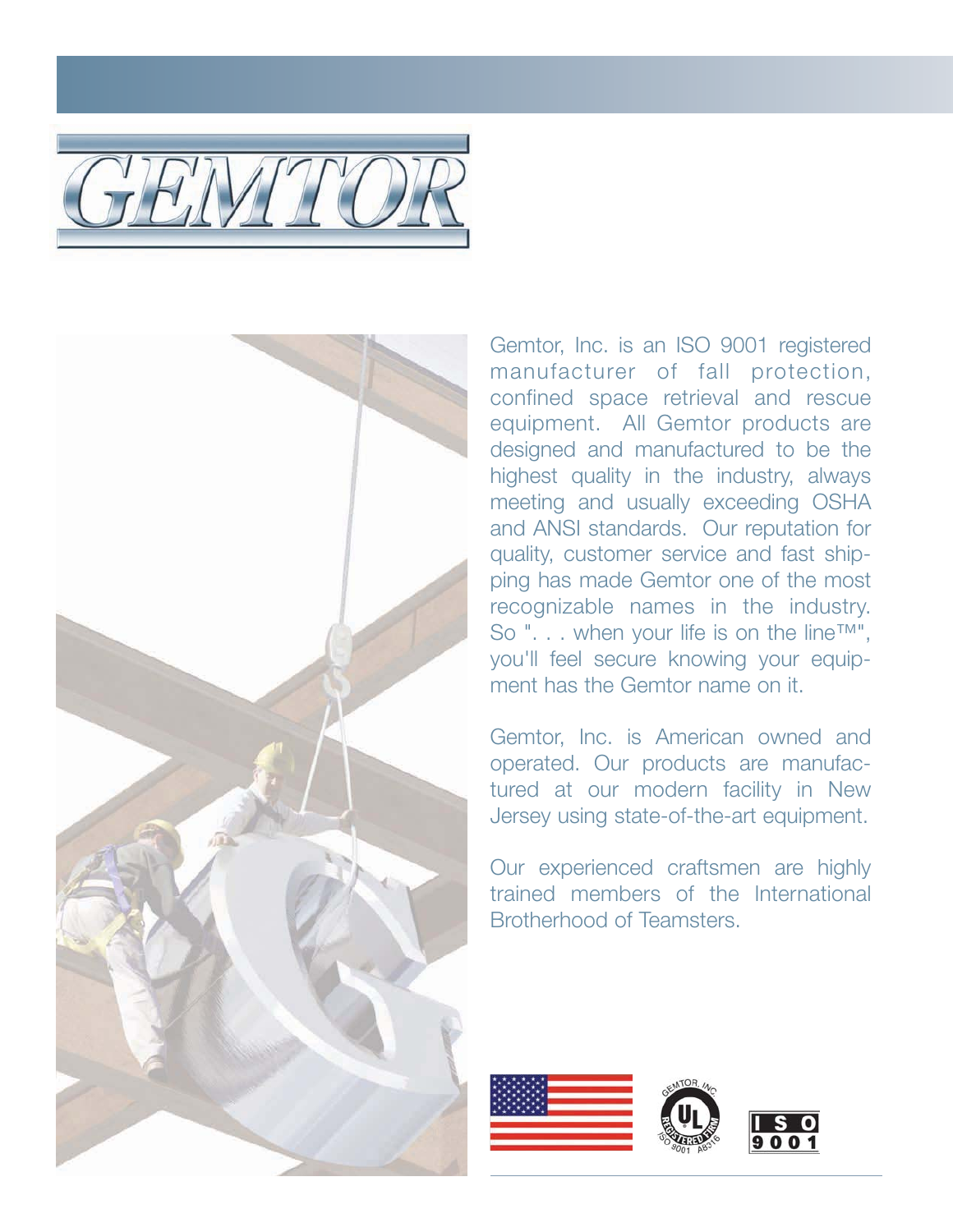

LANYARDS & LIFELINES



ANCHORAGE EQUIPMENT



LADDER EQUIPMENT

OTHER EQUIPMENT

ANATOMY OF A HARNESS 2 **FULL-BODY HARNESSES** COVERALLS & OVERALLS HARNESS ACCESSORIES 6 POSITIONING & RESTRAINT BEITS SUSPENSION EQUIPMENT

ENERGY ABSORBING LANYARDS ROPE LANYARDS & LIFELINES WEB LANYARDS POSITIONING LINES REBAR ASSEMBLIES ROPE & CABLE GRABS SELF-RETRACTING LANYARDS & LIFELINES HORIZONTAL LIFELINE SYSTEMS 16

ANCHOR STRAPS & D-RINGS **BEAM ANCHORS** SNAPHOOKS & CARABINERS ROOFER'S EQUIPMENT

RETRIEVAL SYSTEMS **TRIPODS** QUADPODS & DAVITS **WINCHES AUXILIARY EQUIPMENT** 

LADDER SAFETY SYSTEMS **INDUSTRIAL ROPE LADDERS** 

**CRASH AXES CARRYING BAGS**